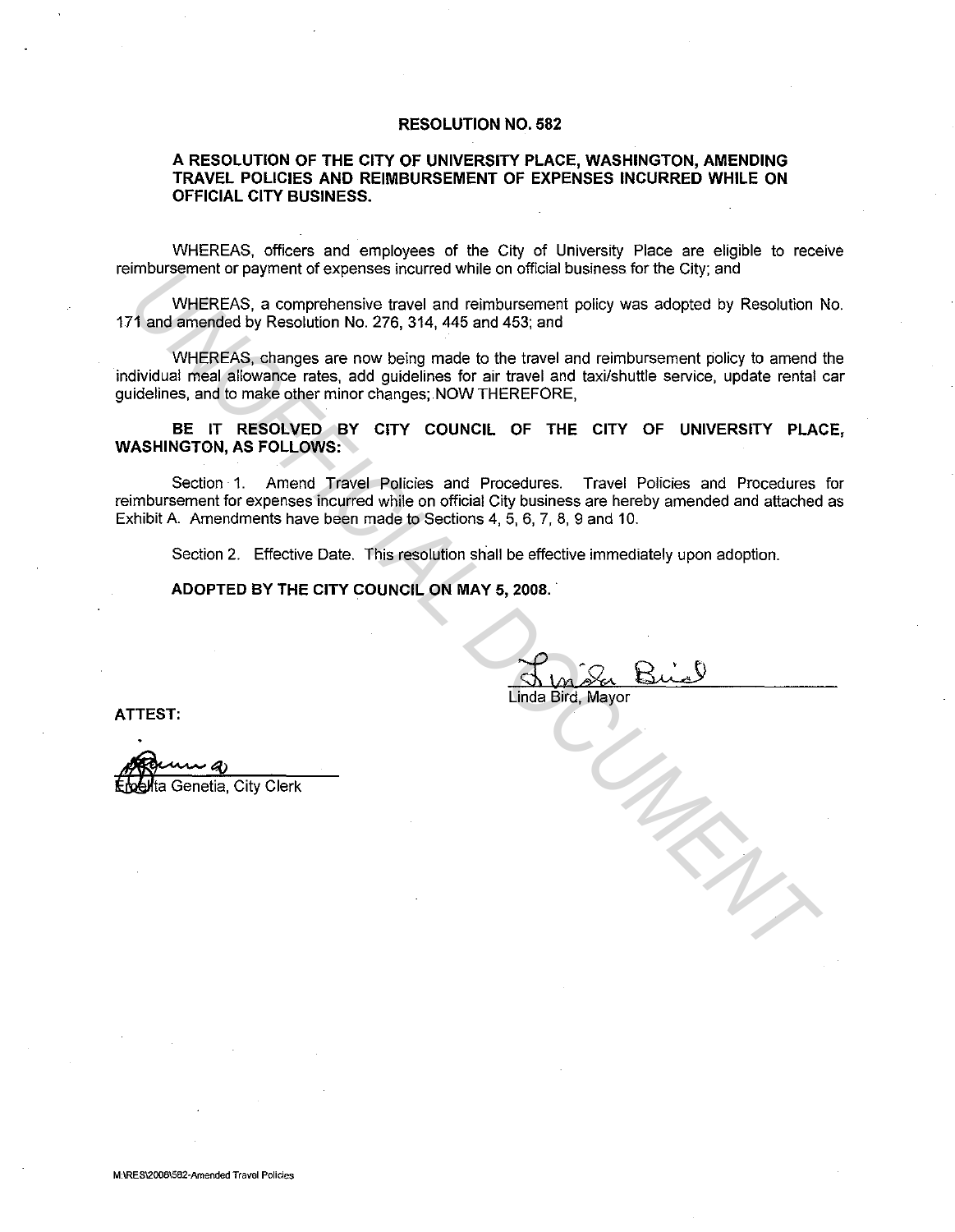## **EXHIBIT A TRAVEL EXPENSE POLICY**

**Section 1. Purpose and Policy Objectives.** To provide for payment or reimbursement of authorized expenditures lawfully incurred by public officials, employees, and others while on official City business. These expenditures shall include, but are not limited to transportation, lodging, meals, parking, and other expenses related to official City business.

Persons filing claims for reimbursement are responsible for familiarizing themselves with the City's policies regarding authorized expenditures and documentation requirements. Claimants also are responsible for taking all reasonable steps to assure that authorized travel-related costs are of the least cost to the City (e.g., lowest available airfare, single - not double - room rates, early conference registration, etc.). Claimants should demonstrate due care in avoiding any expenditures not directly and reasonably related to official City business. Ins filing claims for reimbursement are responsible for familiarizing themselves with the sergending authorized expending tremention requirements. Claimants showed available for taking all reasonable steps to assure that a

**Section 2. Documentation.** In accordance with RCW 42.24.080, claims for reimbursement will be paid when accompanied by a bona fide vendor's receipt. The receipt should reflect the date, a description of the purchase, vendor identification, and the amount paid. When a receipt is not available (e.g., meter parking, etc.), a hand-written signed receipt will be accepted, upon approval of the Department Director, for the actual cost not exceeding the designated daily allowance.

Claims for reimbursement shall contain the following minimum information:

1. The name of the person who consumed the goods or used the service for which reimbursement is requested.

2. A description of the event, occasion, or circumstances related to the claim and the public policy or public purpose served.

Section 3. Volunteers and Non-City Employees. Non-City employees are entitled to reimbursement of expenditures only under the following conditions:

Recruiting Costs: Upon the written approval of the City Manager, candidates for an employment position who receive a written invitation to visit the City for a personal interview are eligible for reimbursement of travel expenses per this policy. After the City Manager's approval, the written invitation for interview and arrangements for transportation and lodging will be made by the Human Resources Division. The written invitation shall specify that expenses be documented and turned over to the recruiting official who will prepare the reimbursement claim.

Official City Business: Non-City employees are eligible for reimbursement of certain travel expenses if the City Manager or designee approves the payment request. The request must identify the name(s) of the individual(s), the individual's official title or capacity as it relates to City business, the nature of the topic(s) discussed, and the reason why the expenditure is appropriate. Individuals who are employees of other local governments must certify that they are not being reimbursed for their meal or travel expenditures by the other government.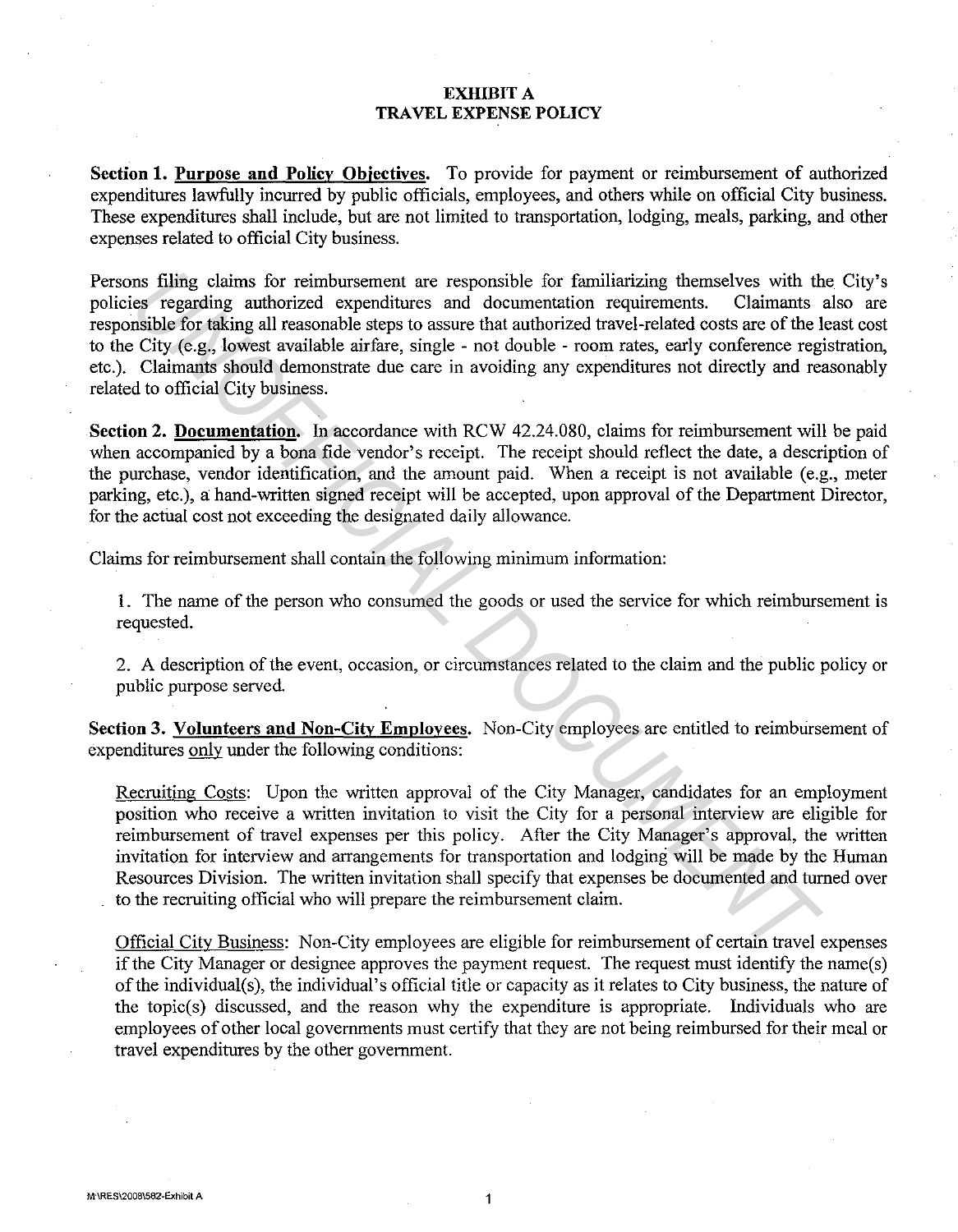## **Section 4. Travel Authorization.**

**4.1** Overnight or Out-of-State Travel. To be eligible for any City reimbursement for overnight and/or out-of-state travel expense, the one-way travel distance must be greater than 50 miles from the City. Exceptions may be approved by the City Manager.

4.2 Employees and Non-Elected Officials. The employee shall request prior written authorization for overnight travel from his or her supervisor. The City Manager shall provide prior written authorization for Department Director travel and secondary approval for employee out-of-state travel. For travel that does not include an overnight stay, the travel will be authorized through the payment or reimbursement request.

4.3 Elected Officials. Except where specifically budgeted, the Mayor or Mayor Pro-tem shall provide prior written authorization for overnight or out-of-state travel of elected officials of the City. In the case of overnight or out-of-state travel by the Mayor, two Council members shall provide prior written approval. For non-overnight travel, the same approvals are required through the payment or reimbursement request.

4.4 Overnight/Out-of-State Travel Request Form. Written travel authorization shall be on the approved Overnight/Out-of-State Travel Request Form. Supervisory approval is required for overnight travel, with secondary approval by the City Manager required for all out-of-state travel. Employees will attach a copy of the relevant registration form or itinerary with the travel request. This form will also be used to request travel advances (see Section 5). In those cases where travel advance money is not being requested, the 'Total Advance Requested" portion of the form should be filled out with "zero dollars". The form is to be completed and approved using the above guidelines, and a copy must accompany any reimbursement or payment request. 2 completed of the present increase into a upplomate the transportant of the approvisor. The City Manager shall provide prior or travel informations for Department Director travel and secondary approval for employee out-o

**Section 5. Travel Advances.** In accordance with RCW 42.24.130, the City has established an Advance Travel Revolving Fund. An employee traveling on official City business may request a travel advance for a reasonable amount of funds pertaining to the approved travel. Requests for travel advances shall be made using the Overnight/Out-of-State Travel Request Form. Employees will itemize anticipated expenditures and obtain supervisory approval signatures (see Section 4).

To ensure adequate time for processing, travel request forms need to be submitted to Finance by the Accounts Payable due date established for vendor payments. Requests for travel advances submitted after this time may not be processed due to time constraints. Advances will be made under the appropriate rules and regulations prescribed by the State Auditor's Office.

5 .1 Provision to Assure Repayment. To protect the City from any losses on account of travel advances, the City shall have a prior lien against and a right to withhold any and all funds payable, or to become payable, by the City to such officer or employee to whom such advance has been made up to the amount of such advance and interest at a rate of 10% per annum, until such time as repayment or justification has been made. No advance of any kind may be made to any officer or employee at any time that he/she is delinquent in accounting for or repaying a prior advance under this section. (RCW 42.24.140)

5.2 Final Travel Reconciliation. On or before the 15th day following the close of the authorized travel period for which expenses have been advanced to any officer or employee, he/she shall submit to the Finance Division a fully itemized travel reconciliation for all reimbursable items legally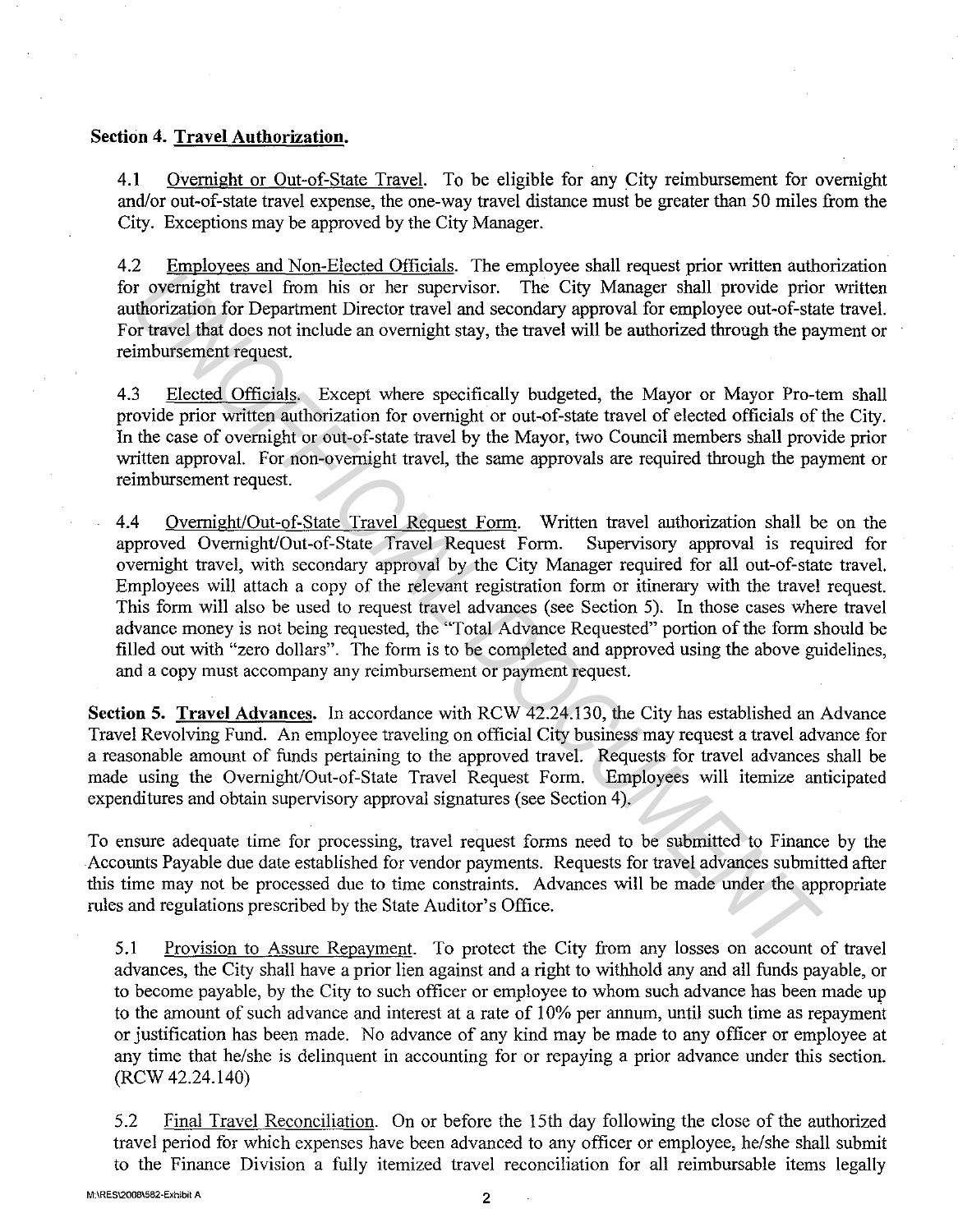expended, accompanied by the unexpended portion of such advance, if any. Attach any receipts to this reconciliation. Any advance made for this purpose or any portion thereof not repaid or accounted for in the time and manner specified herein shall bear interest at the rate of 10% per annum from the date of default until paid. (RCW 42.24.150)

5.3 Puroose of Advance - Not a Personal Loan. An advance made under this section shall be considered to have been made to such officer or employee to be expended by him as an agent of the City of University Place for the City's purposes only and specifically to defray necessary costs while performing his/her official duties. No such advance shall be considered or used as a personal loan to such officer or employee, and any expenditures thereof other than for official business purposes shall be considered a misappropriation of public funds. (RCW 42.24.160)

**Section 6. Prepayment of Travel Expenses.** Registration fees, airline tickets, hotel reservations, and certain meals that are included in a registration fee are eligible for prepayment, by purchase order or city credit card. Before prepayment can occur, the approved travel authorization form and accompanying documentation must be included with the payment request. **EXECUTE THE SET CONSULT SET AND SOLUTE SET AND SOLUTE TO THE SET AND THE SET AND THE CONSULTED THE UNITE CONSULTED AND MULTED CONSULTED THE UNITED THE CONSULTED THE CONSULTED THE CONSULTED CONSULTED THE CONSULTED CONSULTE** 

Section 7. Transportation. Reimbursement for reasonable costs of official City business travel is authorized. Employees traveling beyond a 300-mile radius should make every attempt to secure the most reasonable, lowest cost transportation. An employee who elects higher cost transportation will be responsible for paying the difference.

The guidelines listed below apply:

7.1 Air Travel. Arrangements for air travel for official City business shall be made by the department whose employee is involved in the travel as outlined below:

(a) Whenever feasible, air travel arrangements should be requested through the nonnal purchasing process in advance of the departure date.

(b) The authorized purchaser will arrange for air travel based on the lowest available airfare for a regularly scheduled flight which reasonably accommodates the time of travel requested. In addition to calling the airline directly, a travel agency or online travel website may be used. All tickets purchased must be in coach.

(c) If changes in travel plans occur that are the result of City business (e.g., delays in departure, cancellations, extended stays, or revised itinerary), any associated costs shall be paid by the City. However, all increases in cost of travel due to changes for personal convenience will be borne by the employee.

( d) If personal travel is combined vvith business travel, the traveler shall be responsible for paying the increase in airfare, if any, necessary to accommodate the personal part of the flight.

( e) Employees who obtain airline tickets on their own will be reimbursed through the accounts payable process.

7 .2 City Vehicle. A City pool vehicle should be used whenever practicable for approved official travel. Out of the area costs of vehicle operation are authorized, such as gas, oil, and necessary repairs. Employees driving a City vehicle must possess a valid Washington State driver's license and current automobile liability insurance. Whenever feasible, multiple staff going to the same location should carpool.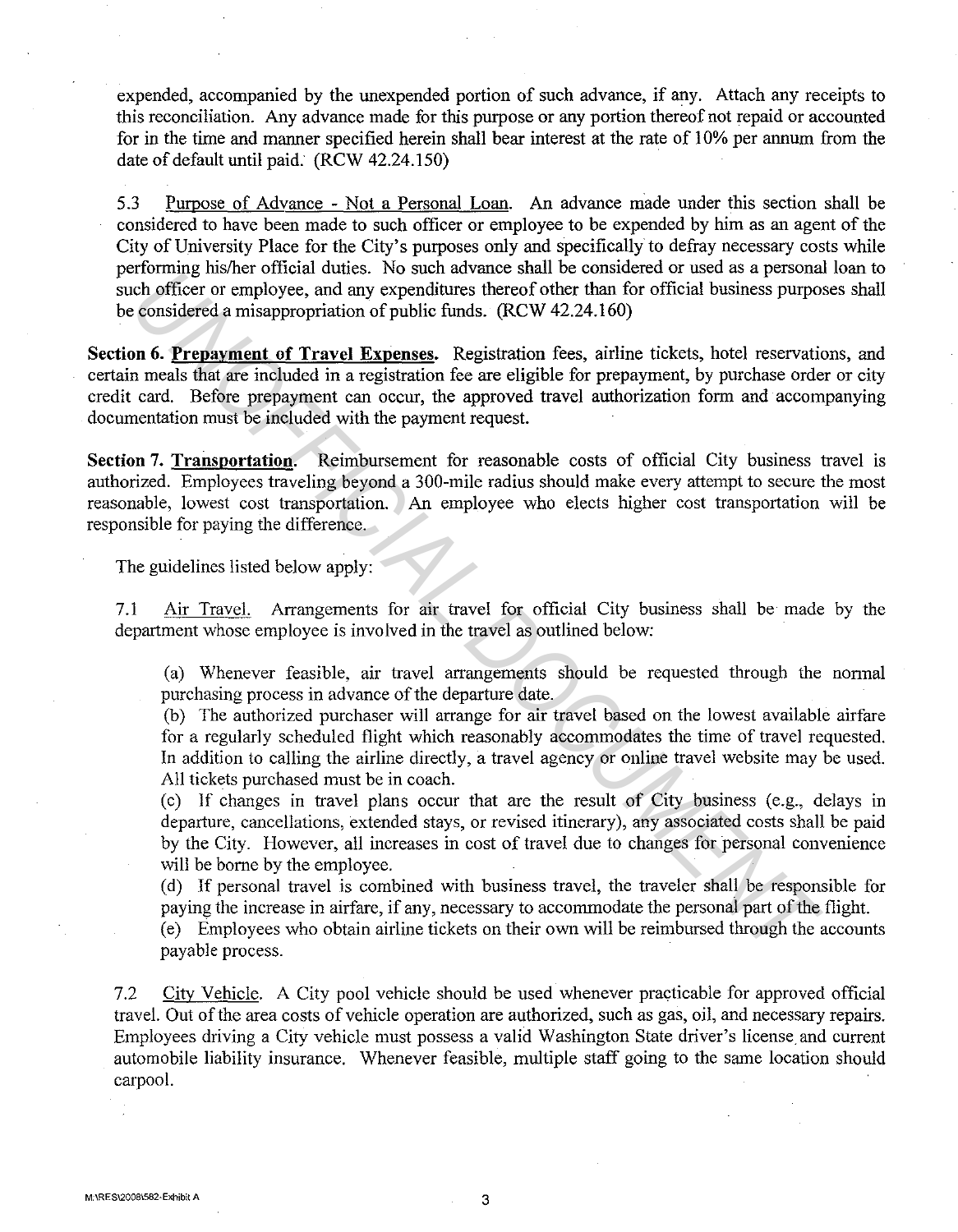7 .3 Personal Vehicle. When a City vehicle is not available or when the use of a pool vehicle is not practicable, an employee may use a personal vehicle. When using a personal vehicle, employees will be reimbursed for mileage on official City business travel at a rate not to exceed the current maximum rate allowed by the Internal Revenue Service. Each employee using a private vehicle must claim actual distances by providing odometer readings or presumptive distances calculated using an online mapping source. If more than one employee travels in the same vehicle, only the employee owning the vehicle shall be eligible for mileage reimbursement. Employees driving a personal vehicle on City business must possess a valid Washington State driver's license and current automobile liability insurance. Whenever feasible, multiple staff go to the same location should carpool.

Mileage is calculated from the employee's work location, except in cases where the employee's home is closer to a meeting destination. The employee can proceed directly from their home and use their home as the official start point for mileage.

City employees who receive an automobile allowance shall not be entitled to further reimbursement for surface transportation costs for travel within the Puget Sound Region (Bremerton to Snoqualmie Pass and Everett to Olympia) as outlined in personnel policy 6.13. Incidental travel costs such as parking, ferry, or bridge tolls are reimbursable as they would be if a City vehicle was provided.

7.4 Rental Vehicle. Vehicle rental is considered an exception to the travel policy and should only be used when no less costly alternative exists. Employees must justify their request in writing and submit it with the Overnight/Out of State Travel Request Form for approval. Employees should rent a compact sized vehicle unless the number of passengers traveling necessitates a larger vehicle. Employees driving a rental vehicle must possess a valid Washington State driver's license and current automobile liability insurance wing the venture stand to explore to intraging curlination that includes a considerate in City business must possess a valid Washington State driver's license and current autofitity institutions. Whenever feasible, multipl

7.5 Taxi/Shuttle Service. Reasonable costs for transportation will be reimbursed when clearly identified that they were required to conduct official City business.

7 .6 Parking. The cost for parking while conducting official City business will be reimbursed with sufficient receipts. If parking costs were paid in a lot which does not offer receipts, those costs must be documented.

**Section 8. Meals.** Meal reimbursement is limited only to those meals consumed while conducting City business that could not occur at any time other than mealtimes. Meal costs must be incurred directly by the claimant; a claimant is prohibited from directing a restaurant to bill the City, unless it is done by an authorized City credit card. Gratuities (tips for meal service) are considered a reasonable and necessary cost associated with meals, but shall not exceed 15% of the cost of the meal.

8.1 Per Diem Meal Allowance on Travel Status An employee shall be deemed on travel status where the travel includes reimbursable lodging. Employees on travel status are eligible for advance funding for meals based on the IRS, US Department of Treasury, PUB. 1542 per diem rates for U.S. travel. These per diem amounts include tips. No receipts are required for meals not exceeding per diem rates. However, this amount will be reduced by any meals provided through conference registration, seminars, etc. The employee is expected to use the cash advance provided to pay for meals. No additional amount will be reimbursed by the City. If an employee chooses not to receive the Per Diem allowance in advance then they are considered to be using an "Actual Expense Method" and are required to submit receipts for reimbursement of the actual cost of meals, not to exceed the current Per Diem rate based on IRS Pub. 1542. The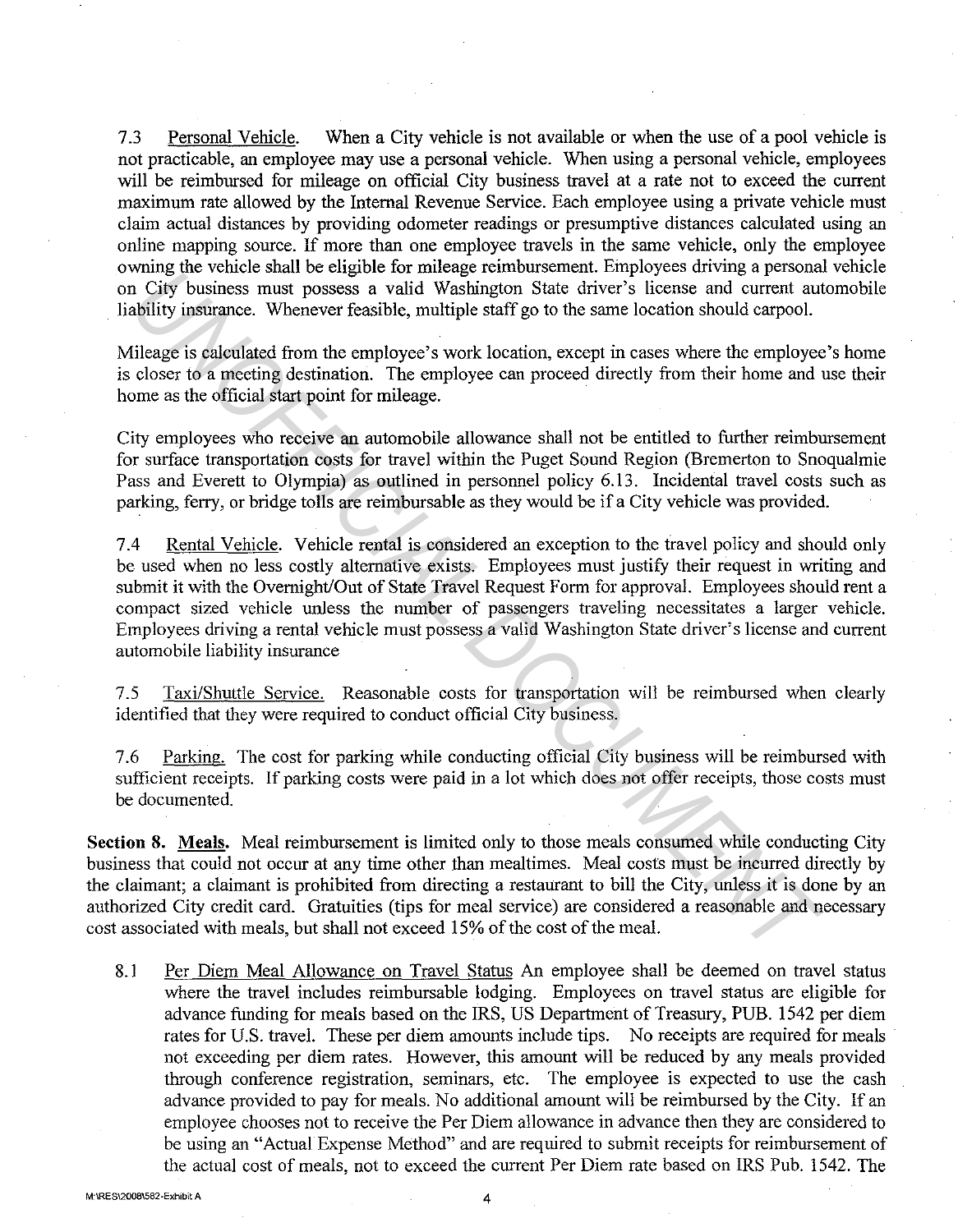Finance Department will provide assistance in determining the eligible per diem rate for the City where travel is occurring.

8.2 Individual Meal Allowance Schedule (non-travel status) The maximum individual meal reimbursement for all City employees claiming reimbursement according to City policy shall be computed according to locality, as specified in IRS, US Department of Treasury, PUB. 1542:

| <b>Breakfast</b> | 20% of Per Diem Meal Amount |
|------------------|-----------------------------|
| Lunch            | 30% of Per Diem Meal Amount |
| Dinner           | 50% of Per Diem Meal Amount |

(a) To be paid for breakfast, the recipient must leave Pierce County before 7am and not have returned before 10am. The City will pay 20% of the per diem meal amount. (b) To be paid for lunch, the recipient must have left Pierce County before I lam and not have returned before 2pm. The City will pay 30% of the per diem meal amount. (c) To be paid for dinner, the recipient must have left Pierce Countv before 5pm and not have returned before 7pm. The City will pay 50% of the per diem amount.

For example, if the daily meal allowance per IRS Pub. 1542 for Tacoma is \$59, the breakdown would be \$11.80 for breakfast, \$17. 70 for lunch and \$29 .50 for dinner.

The total of all individual meal allowance reimbursements shall not exceed the current per diem rate for the Tacoma – Pierce County region (as stated in Section 8.1). Receipts are required, and an advanced per diem allowance in lieu of itemized expenses is not authorized.

Meals with a business purpose (not regularly-scheduled-official business is conducted during the meal time) are not taxable and will be reimbursed through Accounts Payable using the Mileage/Expense Reimbursement form. Meals without a business purpose (no official business is conducted/meal is on your own) are taxable and must be reimbursed through the payroll system by attaching receipts and making a note of the reimbursement request on the bottom of the timecard.

8.3 Per Diem Meal Allowance Schedule (non-travel status)

When on official City business for the entire day (leaving Pierce County before 7:30 a.m. and returning to Pierce County after 5:30 p.m.), the employee will be subject to the provisions of Section 8.1 pertaining to per diem rates. The employee may allocate the daily meal allowance as he or she chooses, as long as the daily meal allowance for that day is not exceeded. Receipts are required, and an advanced per diem allowance in lieu of itemized expenses is not authorized. **Union 1898 of Per Diem Meal Amount**<br> **Union 1998 of Per Diem Meal Amount**<br> **Union 1998 of Per Diem Meal Amount**<br> **(a) To be paid for breakfast, the recipient must leave Pierce County before 7am<br>
have returned before 10am.** 

The Finance Director or his/her designee is authorized to review the meal allowance and update as necessary using the meal schedule issued annually by the Internal Revenue Service.

8.4 Conference/Seminar Meals. A higher cost meal may be claimed if it is included in an approved convention, conference, or seminar. A copy of the event registration must be included in the request for reimbursement. Whether or not the employee or official partakes of the meal, if the City pays for a meal as part of the registration process, an employee shall not be able to claim the meal allowance for that meal.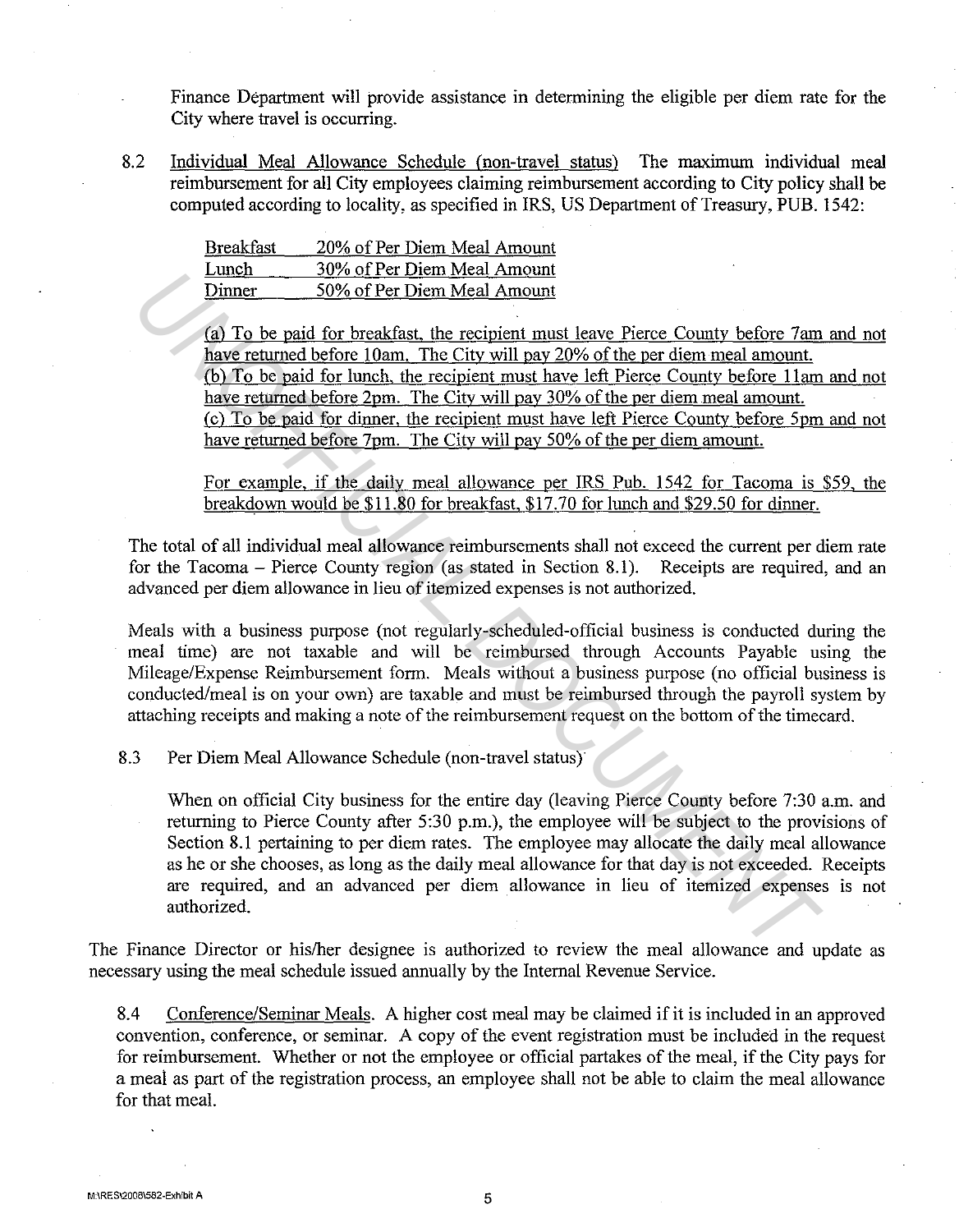8.5 Non-Allowable Meal Costs. Unauthorized expenditures include, but are not limited to, liquor and expenses of a spouse or other persons not authorized to receive reimbursement under this policy.

The following chart is intended to provide examples for implementation of the Meals policy:

| An employee attends a one day training in Seattle (out of<br>Pierce County) and lunch is not included in the<br>registration fee                                               | Payroll Reimbursed/<br><b>Taxable Meal</b> |
|--------------------------------------------------------------------------------------------------------------------------------------------------------------------------------|--------------------------------------------|
| An employee or elected official travels to Bellevue (out<br>of Pierce County) for a work-related meeting which                                                                 | Payroll Reimbursed/<br><b>Taxable Meal</b> |
| extends into a meal period and returns on the same day.<br>An employee attends training at UW Tacoma (within<br>Pierce County) and lunch is not included in the                | Ineligible Meal                            |
| registration fee.<br>Council has a non-regular, early work session at 5:30 pm<br>prior to a 7pm Council meeting. Participating staff are                                       | A/P Reimbursed/<br>Tax Free                |
| invited to order dinner to be delivered for the meeting.<br>There is a regularly scheduled early morning committee<br>meeting and breakfast is ordered for staff and officials | Ineligible Meal                            |
| (regardless of location).<br>An employee attends training out of town which includes<br>an overnight stay and a meal is not included in the                                    | A/P Reimbursed/<br>Tax Free                |
| registration fee.<br>Department Director asks an employee to fill in for<br>him/her at a local breakfast, lunch or dinner meeting                                              | A/P Reimbursed/<br>Tax Free                |
| (same day notice, no advance notice given).<br>An employee attends a not-regularly-scheduled-business<br>meeting on behalf of the City during breakfast, lunch or              | A/P Reimbursed/<br>Tax Free                |
| The meeting is held locally and the meal is<br>dinner.<br>consumed by meeting participants as part of the meeting.                                                             |                                            |
| An intergovernmental agency calls a special meeting in<br>Olympia to discuss regional issues. Lunch is purchased<br>by University Place staff and officials attending and is   | A/P Reimbursed/<br>Tax Free                |
| consumed while the meeting is conducted.<br>A meal is provided by the conference or special event<br>(regardless of location) organizers, whether or not it is                 | A/P Reimbursed/<br>Tax Free                |
| included in the registration fee or in addition to, for<br>which the meal has a business purpose such as a keynote                                                             |                                            |
| speaker. (This meal is not subject to the per diem limits<br>referenced in 8.1.)                                                                                               |                                            |

**Section 9. Lodging.** Reimbursement for lodging shall be for single room rates only, and determined by using the current State of Washington Lodging Survey or the Internal Revenue Service daily lodging rates if travel involves out-of-state accommodations.

9.1 Conference/Seminar Lodging Rates. Reimbursement for lodging shall not be limited by the aforementioned amounts if an official or employee attends a conference, training, or seminar at a hotel that does not offer these rates. In this case, the lodging shall be limited to the least costly room available based on the government or conference rate offered by the host hotel. Employees and officials still are responsible for taking all reasonable steps to assure that lodging rates are of the least cost to the City.